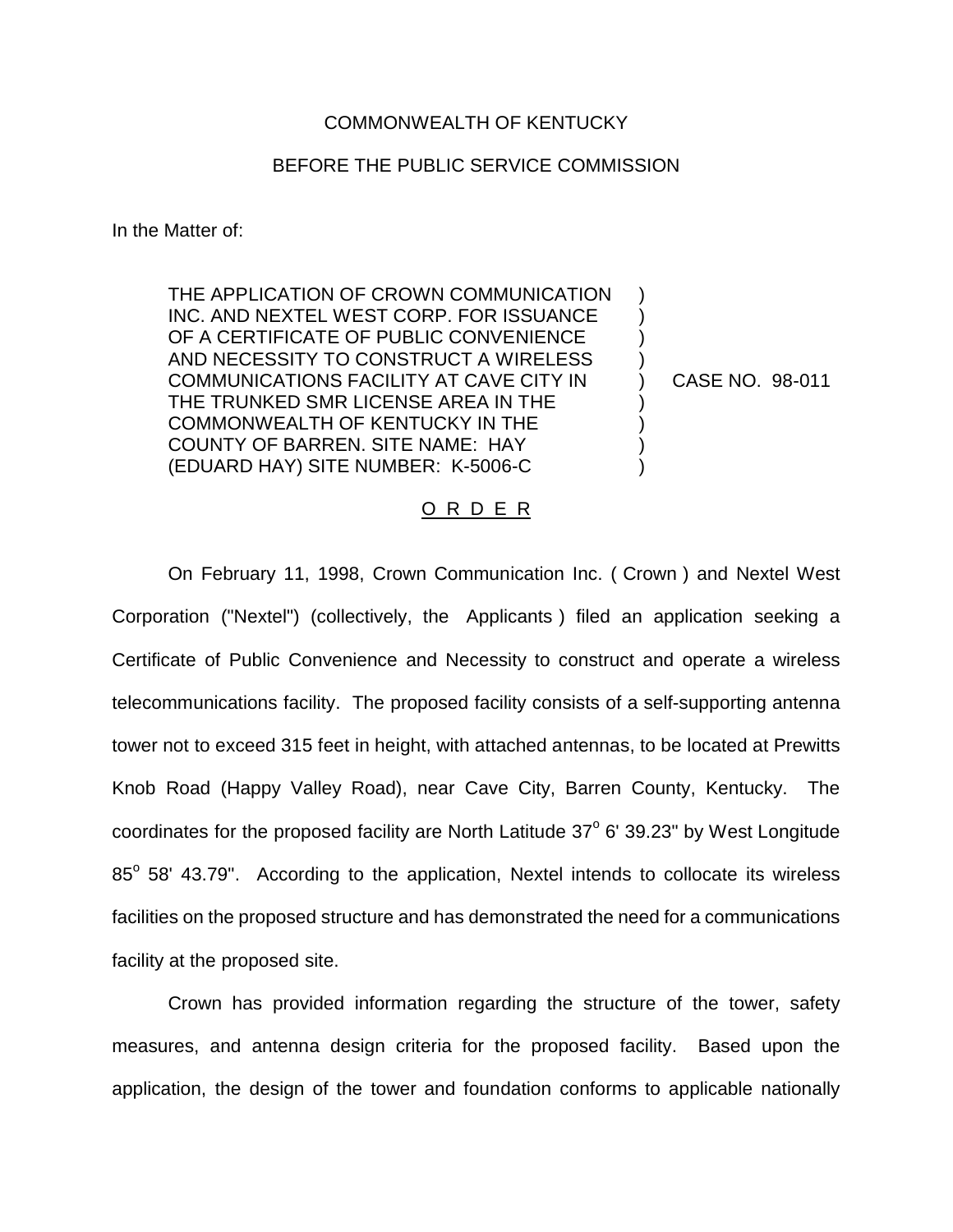recognized building standards, and the plans have been certified by a Registered Professional Engineer.

Pursuant to KRS 100.324(1), the proposed facility's construction is exempt from local zoning ordinances. However, the Applicants have notified the Barren County Planning and Zoning Administrator ( Planning Unit ) of the proposed construction. To date, no comments have been filed by the Planning Unit. The Applicants have filed applications with the Federal Aviation Administration ("FAA") and the Kentucky Airport Zoning Commission ("KAZC") seeking approval for the construction and operation of the proposed facility. Both decisions are pending.

The Applicants have filed notices verifying that each person who owns property within 500 feet of the proposed facility has been notified of the pending construction. The notice solicited any comments and informed the property owners of their right to request intervention. In addition, notice of the proposed construction has been posted in a visible location for at least two weeks after filing the application. The Commission received comments from one area property owner but no request to intervene has been filed. Nextel submitted evidence of its investigation into collocating its facilities on a nearby telecommunications tower by which Nextel determined that collocation on the existing structure would not be feasible.

Pursuant to KRS 278.280, the Commission is required to determine proper practices to be observed when it finds, upon complaint or on its own motion, that the facilities of any utility subject to its jurisdiction are unreasonable, unsafe, improper, or insufficient. To assist the Commission in its efforts to comply with this mandate Crown should notify the Commission if it does not use this antenna tower to provide service in the manner set out in

-2-